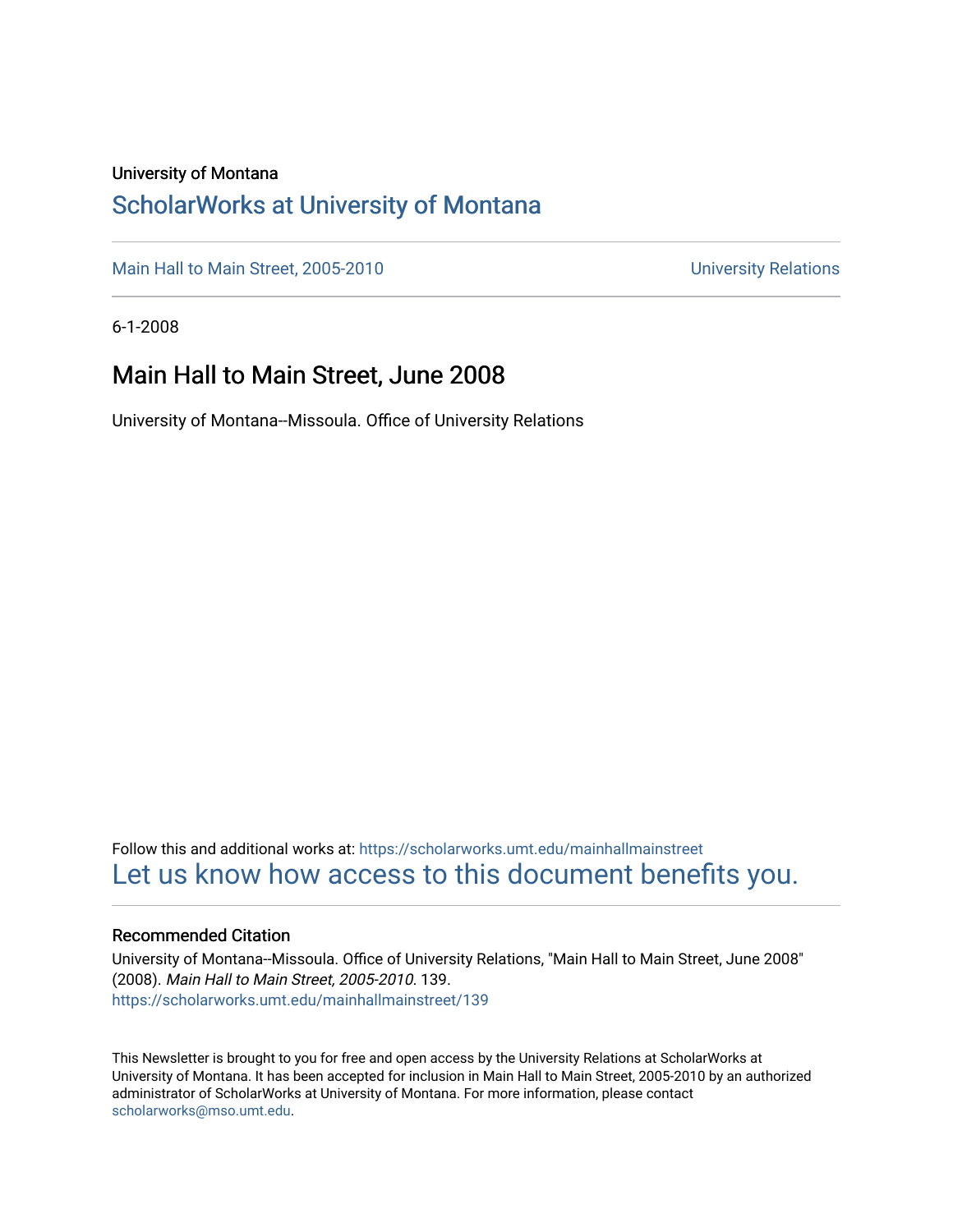June 2008 Vol. 14 No. 6

## **Main Street** Connecting Campus and Community **ain Street UM to host AIDS quilt Homecoming weekend**

**ain Hall to**

For the first time in 12 years, a<br>sizeable section of the NAME<br>oiect AIDS Memorial Ouilt will t sizeable section of the NAMES Project AIDS Memorial Quilt will travel back to the Treasure State for a display at The University of Montana Adams Center Sept. 18-21.

Seventy-five sections memorializing some 450 individuals who have died of AIDS-related illnesses will be showcased in the largest exhibit of the quilt ever in Montana. All known panels honoring those from Montana who have died of AIDS, as well as others from around the nation, will be on view.

Opening ceremonies will kick off the event at 5 p.m. Thursday, Sept. 18. The public display will continue through Homecoming weekend, Friday, Saturday and Sunday, Sept. 19-21.

"For the state of Montana it is truly such a gift to be able to see the quilt on such a large scale, especially living in a rural area where oftentimes we fail to grasp

the effect or impact HIV or AIDS has on our community," said Keri McWilliams, Missoula AIDS Council executive director. "It's not until you're able to see a display of this size and see all the lives that were lost that you begin to realize how large this epidemic is."

UM has teamed with the Missoula AIDS Council to raise \$30,000 to help people living with HIV and AIDS, as well as support prevention and educational efforts in the community.

"A quilt is a nonthreatening, effective way to educate and raise awareness about HIV and AIDS," said Rita Munzenrider, director of University Relations and cochair with McWilliams of the AIDS Quilt Committee.

"Not only do we have the opportunity to honor those lives that were lost, but we have the chance to educate the community on how far we have come

**— Continued next page**

# **Campus hires dean**

*Comer to lead College ofArts and Sciences*

C 'nristopher Comer, a scientist<br>ain-operated prosthetic devices and hristopher Comer, a scientist whose research may lead to biologically based robots, will be the next dean of the College of Arts and Sciences at UM.

Comer is a professor of biological sciences, neuroscience and bioengineering at the University of Illinois at Chicago. He was one of four dean candidates brought to Missoula for interviews in April. He will start his new duties at UM in January 2009.

In his new role, Comer will oversee 23 departments and programs, 380 faculty members, 60 staff members and nearly 7,000 students.

He will replace Gerald Fetz, who has served as UM's College of Arts and

**— Continued next page**

### **First Kimmitt intern begins duties in D.C.**

L<br>
majoring in political science and<br>
int journalism, recently was selected as ucas Hamilton, a UM junior majoring in political science and the first J. Stanley Kimmitt Public Service Internship recipient.

Hamilton, who also is a member of UM's Davidson Honors College, is working in Washington, D.C., this summer as an intern for Montana Sen. Max Baucus on the Senate Finance Committee. He also will be enrolled in the Washington Center internship program, an opportunity that will involve him in a once-a-week class and access to scholarly guest speakers.

The Kimmitt internship also carries a \$1,500 stipend. The Havre native began his 10-week internship in May.

Hamilton, who said he heard about the internship through DHC Dean James McKusick, as well as through his mom.



**Lucas Hamilton, left, was selected to serve as UM's first J. Stanley Kimmitt Public Service Intern. Kimmitt's five children, including Robert Kimmitt, right, created the internship to honor their father.**

Lynn Hamilton, who serves on the Montana Board of Regents, said, "It's a once-in-a-lifetime opportunity, and I'm honored to start the program off as the first intern."

The internship was established to honor Stan Kimmitt, former secretary of the U.S. Senate and aide to Montana's late U.S. Sen. Mike Mansfield. The internship was established by Kimmitt's five children — Robert Kimmitt, Mark Kimmitt, Jay Kimmitt, Mary Laxton and Judy Rainey — last fall during a visit to UM.

In future semesters, the Kimmitt internship will rotate among all members of the Montana congressional delegation.

Hamilton is the son of Lynn and Miles Hamilton of Havre. He also is a member of UM's College Democrats, and serves on the MontPIRG Board of Directors, as well as a peer adviser.  $\blacktriangleright$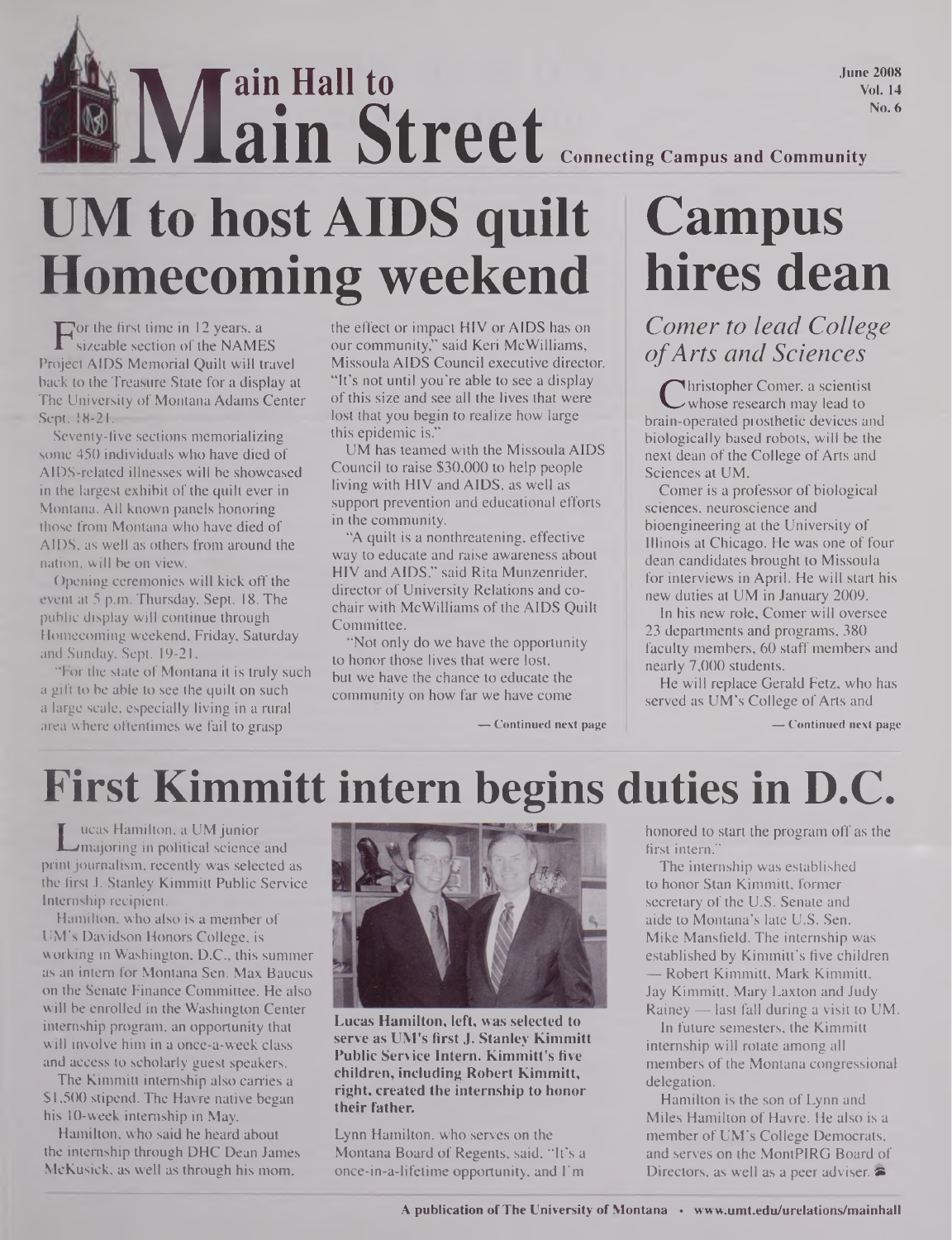#### **New Dean —** continued

Sciences dean since July 2003. Fetz will complete his tenure as dean June 30 but will continue working at UM on a post-retirement contract. CAS employees will fulfill the dean's duties until Comer arrives early next year.

"We are delighted to attract Dr. Comer as the next dean of the College ofArts and Sciences," UM Provost Royce Engstrom said. "He has been an exceptional faculty member and is a tremendous scholar, so he will be able to lead by example."

From 2001 to 2007, Comer served as assistant dean, senior associate dean and dean of the University of Illinois at Chicago's College of Liberal Arts & Sciences. He also directed UIC's Laboratory of Integrative Neuroscience.

Comer studies sensorimotor integration — how sensory information in the brain is translated into commands for appropriate behavioral responses. He uses insects and naturally blind rodents called mole-rats in his research.

He has taught a variety of subjects in the life sciences, principally in the areas of physiology, animal behavior and neuroscience. During the summers he leads a program in Ireland that examines human cognition from the joint perspectives of the humanities — such as literature and visual arts

— and neuroscience. &

#### **AIDS Quilt —** continued

in making progress," McWilliams said. "The epidemic is very different than it was in the early '80s when many lives were lost. It's still a devastating disease, but we've made so much progress in the treatment that people are living longer. <sup>I</sup> think it's important for the community to understand how far we've come and realize that it's still an issue. There are 40,000 new infections every year in the United States."

She continues, "We've been receiving phone calls from around the state from those in small communities and on reservations who are so excited to come and honor the memory and see the panel they made for those who have been lost. It means so much to us that the University is able to support us in this project."

The University will host this event as a fundraiser for the Missoula AIDS Council and is seeking community financial sponsorship. Munzenrider said.

In addition to financial contributions,

## **UM lands \$980,000 grant to commercialize water sensor**

**M** ike DeGrandpre, a UM chemistry<br>s been awarded a grant to help make a professor and oceanographer, has been awarded a grant to help make a submersible water sensor he developed commercially viable.

The \$980,000 grant comes from the National Oceanographic Partnership Program, a collaboration of 15 federal agencies that provides leadership and coordination of national oceanographic research and education initiatives. Grant co-sponsors are the National Science Foundation, NASA and the Office of Naval Research.

The sensor is called a Submersible Autonomous Moored Instrument for pH, or SAMI-pH. The instrument measures the pH of seawater or freshwater. It is an automated analyzer that can be placed on buoys for up to one year. Collected data is logged into an internal memory chip to be downloaded later.

"This grant will facilitate commercialization by providing support for improvements in the mechanical design and software in order to make the instrument more reliable and userfriendly," DeGrandpre said.

He said the sensors are of great interest because of increasing concerns regarding ocean acidification, in which absorption

there is a need for many volunteers to contribute to the event by helping to unfold the quilt panels, read names and serve as quilt monitors. "Truly we need a community response to make this event," McWilliams said. "It won't be possible without the support of the community because there is such a need for volunteers."

Individuals can sign up to volunteer at the event by e-mailing quilt.volunteers@ <yahoo.com>.

Those with family members who have a quilt panel may contact the Missoula AIDS Council at 406-543-4770 to request that specific panel be displayed. The deadline is Aug. 1.

More than 23 years ago, San Francisco gay rights activist Cleve Jones conceived the quilt. While planning a 1985 candlelight march to memorialize assassination victims San Francisco Supervisor Harvey Milk and Mayor George Moscone, Jones learned that more than 1,000 San Francisco residents had lost their

of carbon dioxide released by fossil fuel consumption is decreasing the ocean pH. This is predicted to negatively impact many plant and animal species. Coral reefs and shellfish, for example, may start to dissolve, disrupting ocean food chains and impacting economies that depend on these marine species.

DeGrandpre first began working on sensor technology for marine research from 1990 to 1993 during his postdoctoral work. Since joining UM in 1996, he has commercialized a CO2 sensor (SAMI-CO2) which is in use by researchers around the globe. The SAMI-pH is a more recent invention that also is likely to have a significant international market.

In 1999, he founded UM spin-off company Sunburst Sensors, now co-owned with mechanical engineer Jim Beck, to manufacture and market the SAMI-CO2. Sunburst Sensors is located across the Clark Fork River from campus in the Montana Technology Enterprise Center, Missoula's business incubator.

"This is an exciting opportunity to commercialize a sensor while also providing a technology that can help researchers understand how CO2 is impacting the environment," DeGrandpre said.

lives to the disease. He then asked each individual marching to write the names of friends and loved ones who had passed away from AIDS on placards. At the end of the march, the placards were attached to the walls of the San Francisco federal building, appearing like a patchwork quilt. Plans for a larger quilt memorial were made, and in 1987 the NAMES Project Foundation, which maintains and displays the quilt, was established.

In October of that year, the quilt was displayed for the first time on the National Mall in Washington, D.C. More than a half-million people came to view the 1,920-panel display. It was displayed four more times in its entirety on the Mall. The last time was in 1996.

Today more than 44,000 individual 3-by-6-foot panels commemorating the lives of individuals who died from AIDSrelated illnesses have been sewn together by friends, lovers and family members of the victims. It is the largest community art project in the world.  $\approx$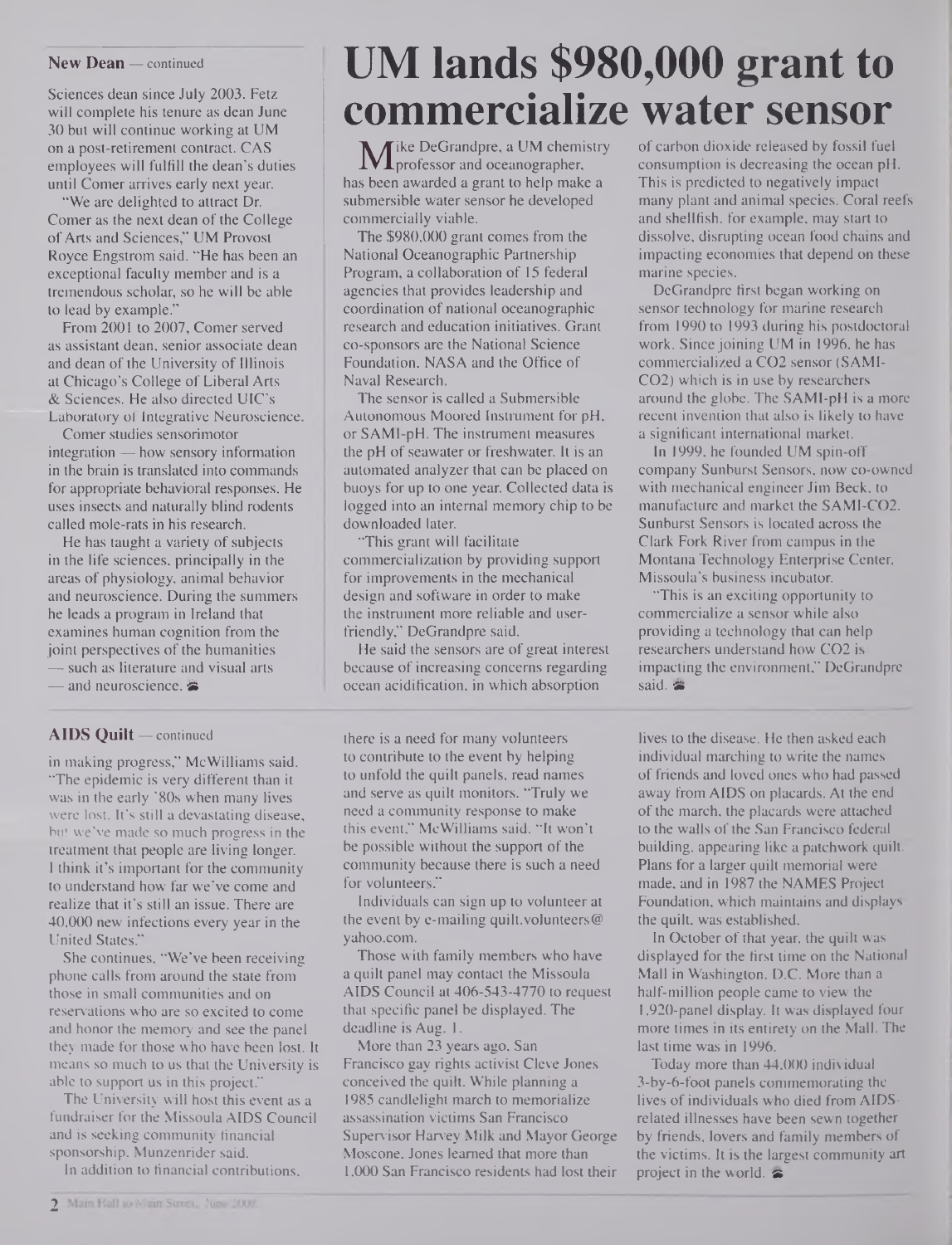**Athletes Excel—**Student-athletes at UM achieved their highest-ever gradepoint averages both for the 2008 spring semester and cumulatively. UM's 271 student-athletes had an average GPA of 3.08 for the 2008 spring semester. The student-athletes' success in the classroom helped raise the average cumulative GPA to 3.05. Nine of Montana's 12 athletic teams posted spring GPAs of at least 3.00, with six squads finishing with GPAs of 3.20 or better.



Montana had 168 student-athletes finish the term

with a GPA of at least 3.00, had 52 on the Dean's List and saw 16 post perfect 4.00 semesters.

**Documentary Top In Nation—**A documentary by UM students has been named the best student-produced long-form program in the nation by the Society of Professional Journalists. The radiotelevision students won the SPJ Mark of Excellence Award for "Beyond the Myths: Growing Up in Montana." The 2007 program profiles the lives of six teenagers across the state as they negotiate their teen years, battling issues such as racism, motherhood and mental health. It was produced by 17 seniors in a class taught by Assistant Professor Denise Dowling and Adjunct Professor Gita Saedi Kiely. SPJ will honor the UM students for their awardwinning program at a September national convention in Atlanta.

**Up And Coming Leaders—UM** has awarded Presidential Leadership Scholarships to 16 exceptional incoming UM freshmen. The scholarships recognize outstanding talent, academic performance, leadership and contribution to the community. Montana's crop of 2008 Presidential Leadership Scholars are Eric Dunham and Charles **Smillie,** Billings; Kiandra Rajala, Clinton; KariLynn Dowling, Corvallis; Allyson Carroll, Ekalaka; Lucas Minnick, Havre; Jenny Gessaman, Highwood; Rebecca Pershouse and Kila Walser, Missoula; and Lindsey Appell, Roundup. Six Presidential Leadership Scholars will come to UM from other states and nations. They are Rebecca Temple of Homer, Alaska; Yuanyuan Bao of Shanghai, China; Michael Cole of Colorado Springs, Colo.; Kelsey Olson of Parker, Colo.; Erika Foster of Portland, Ore.; and Jayme Fraser of Cody, **Wyo.**

**Grant Guru—Kari** Harris, an associate professor in the School of Public and Community Health Sciences at UM, has accepted an invitation to serve with the National Institutes of Health Center for Scientific Review, which evaluates grant applications from across the nation for scientific merit. She will work in the Risk, Prevention and Intervention for Addictions Study Section. Her term will run from this July to June 30,2012. In her own research, Harris studies smoking-related issues among college students. New grants have extended this research to focus on Montana health concerns.

**High Marks—**At UM, 2,744 students made the spring 2008 semester Dean's List. To make the list, a student must earn at least a  $3.5$  (B+) grade-point average and receive grades of A or B in at least nine credits. Students are not eligible if they earn grades of C, D, F, NP or NCR. Of those students on the list, 630 earned a 4.0 GPA (straight A).

**Authentic Architecture—**An addition to UM's Mathematics Building recently received a 2008 Historic Preservation Award from the Missoula Historic Preservation Commission. The math building, designed by famed Missoula architect A.J. Gibson, was originally the Women's Hall when it was constructed in 1903 as one of the

four original structures on campus. Architects Mike Gilbert and UM's Jameel Chaudhry designed the new addition to make the building comply with the Americans with Disabilities Act. The addition includes rest rooms, office space and elevators. The challenge was creating a modem addition while still respecting the historic architecture. The end result, completed in 2007, is what Gibson biographer and UM Professor Rafael Chacon described as "homage to Gibson."

**Athletic Training Awareness—**Ten UM athletic training students were recognized this month with the Best Student Effort Award for the National Athletic Trainers' Association public relations contest that was held in March. UM Athletic Training Education Program Director Scott Richter accepted the award at the NATA annual convention in St. Louis in June on behalf of the students. During March, the students promoted the athletic training profession and the UM program on campus and in the Missoula community. Projects included educating high school students about the profession, holding trivia raffles, decorating bulletin boards and producing public service announcements. Recipients of the Best Student Effort Award are Jessica Raden, Jordyn Kanning, Klare Matthew, Michelle Gardner, **JesiAnn** Sessions, Nick Efta, Junji Nagashima, Yuki Tashiro, Maddy Wiley and Rachel School.

**Smithsonian Bestows Title—**George Stanley, a paleontologist and geosciences professor at UM, has earned a prestigious new title — research associate — from the Smithsonian Institution in Washington, D.C. The honorary appointment was made in recognition of his professional status in the scientific community. Stanley joins 234 other scientists around the globe who have earned the recognition. Individuals worldwide with outstanding publications and achievements are selected by the Smithsonian for the honor. The appointment is for three years, and during that time he is invited for active association and research collaboration with the Smithsonian, the world's largest museum complex and research organization. The appointment will allow him to work whenever he wishes at the Smithsonian in Washington, D.C., as well as at its network of research facilities around the world. Stanley is a paleontologist specializing in the global evolution of coral reefs, the paleobiology of ancient life and the reconstruction of paleogeography using plate tectonics. He worked as a geologist at the Smithsonian in Washington, D.C., before joining the UM faculty in 1982. He also directs UM's Paleontology Center.

**Culinary Classes—UM's College of Technology will** hold culinary courses this summer that are open to the public. Courses are available as noncredit, for COT credit or for Office of Public Instruction Continuing Education credits. Those who are interested in attending the courses are encouraged to register soon, as space is limited. To register or for more information, call 406-243-7812, e-mail mary. [opitz@mso.umt.edu](mailto:opitz@mso.umt.edu) or go to the COT Outreach Office at 909 South Ave. W. in Missoula. Baking and Pastry Tips for Teachers will be held from 8 a.m. to 2 p.m. Monday-Friday, July 28-Aug. 1. The course, taught by chefs Andrea Paskert and Mark Johannes, is designed for family and consumer science teachers, but also is open to the public. OPI credits are available.